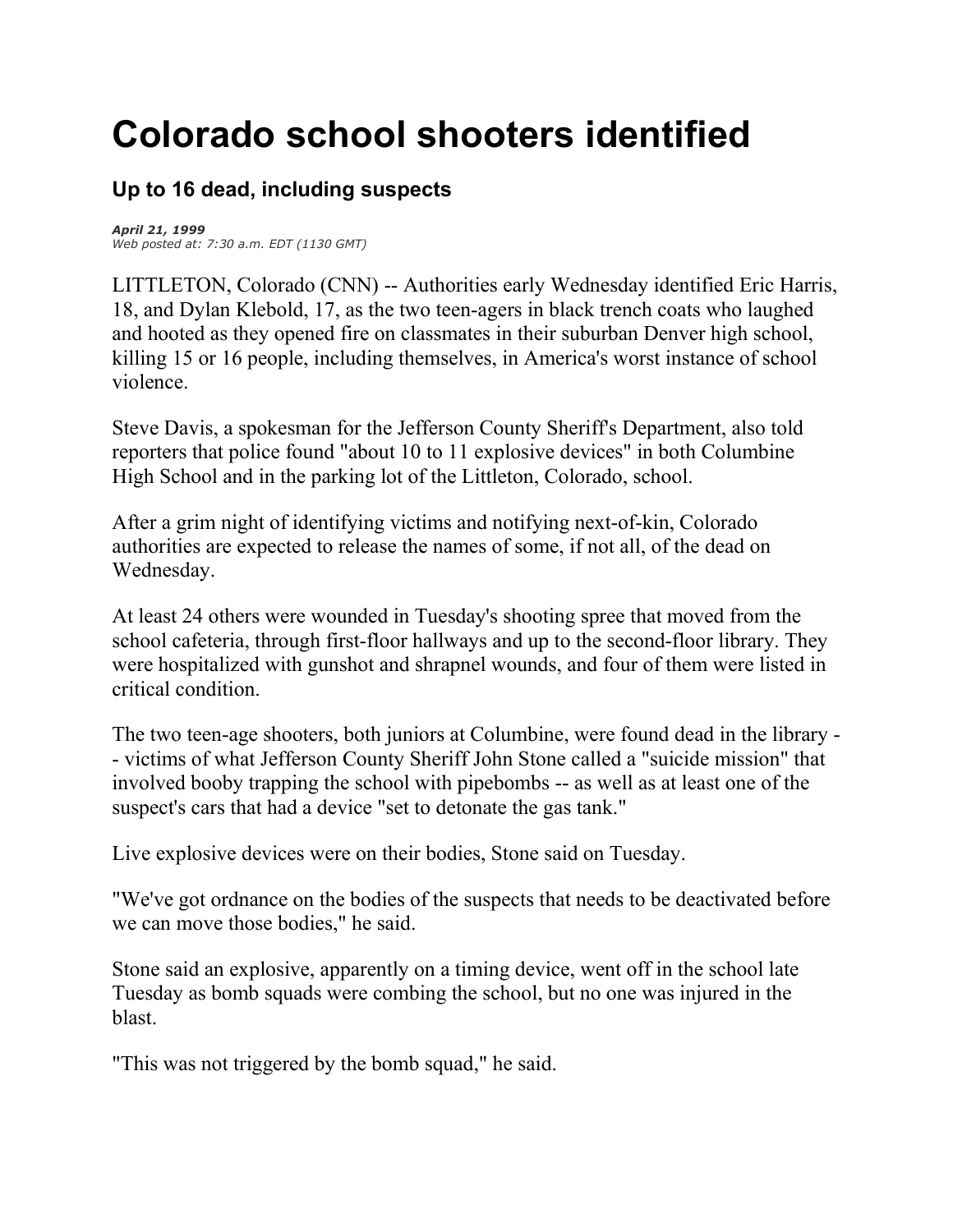Undetonated explosive devices lay near their bodies, investigators said.

The two gun-toting teens were dressed in black trench coats, students said, often laughing as they gunned down their victims and, according to some reports, singling out athletes, sports fans and minority group members.

## **'Trench Coat Mafia'**

Several students said the shooters were members of a small group of "outcasts" at the school known as the "Trench Coat Mafia."

"You could hear them laughing and running upstairs," said one student, who broke down in tears as she recounted the killing spree. "They didn't care who it was and it was all at close range."

Davis said he had no information on a possible motive, but added, "I heard speculation that this had something to do with Adolf Hitler's birthday." Tuesday would have been Hitler's 110th birthday.

Davis said the number of fatalities is still unconfirmed.

"We have a very massive crime scene," he said -- a scene he said SWAT team members described as "grisly and gruesome, sad and tragic."

Davis said SWAT teams were still combing the premises for victims and clues, and that bodies were not being moved because live pipebombs were still inside. He said the bodies would most likely begin being removed from the school sometime Wednesday morning.

Davis said the bodies of most of the victims were found in either the cafeteria or library. Others were found in hallways and some outside, he said.

Stone said guns and suspected explosives were found inside and outside the school and at one of the suspect's homes. Davis said pipebombs exploded inside the school and that there was at least one explosion outside that may have been staged as a diversion.

### **Worst school violence in U.S. history**

It was the deadliest outbreak of school violence in the nation's history, surpassing the mass killings last year at Jonesboro, Arkansas, Paducah, Kentucky, and Pearl, Mississippi, that left a total of 10 dead.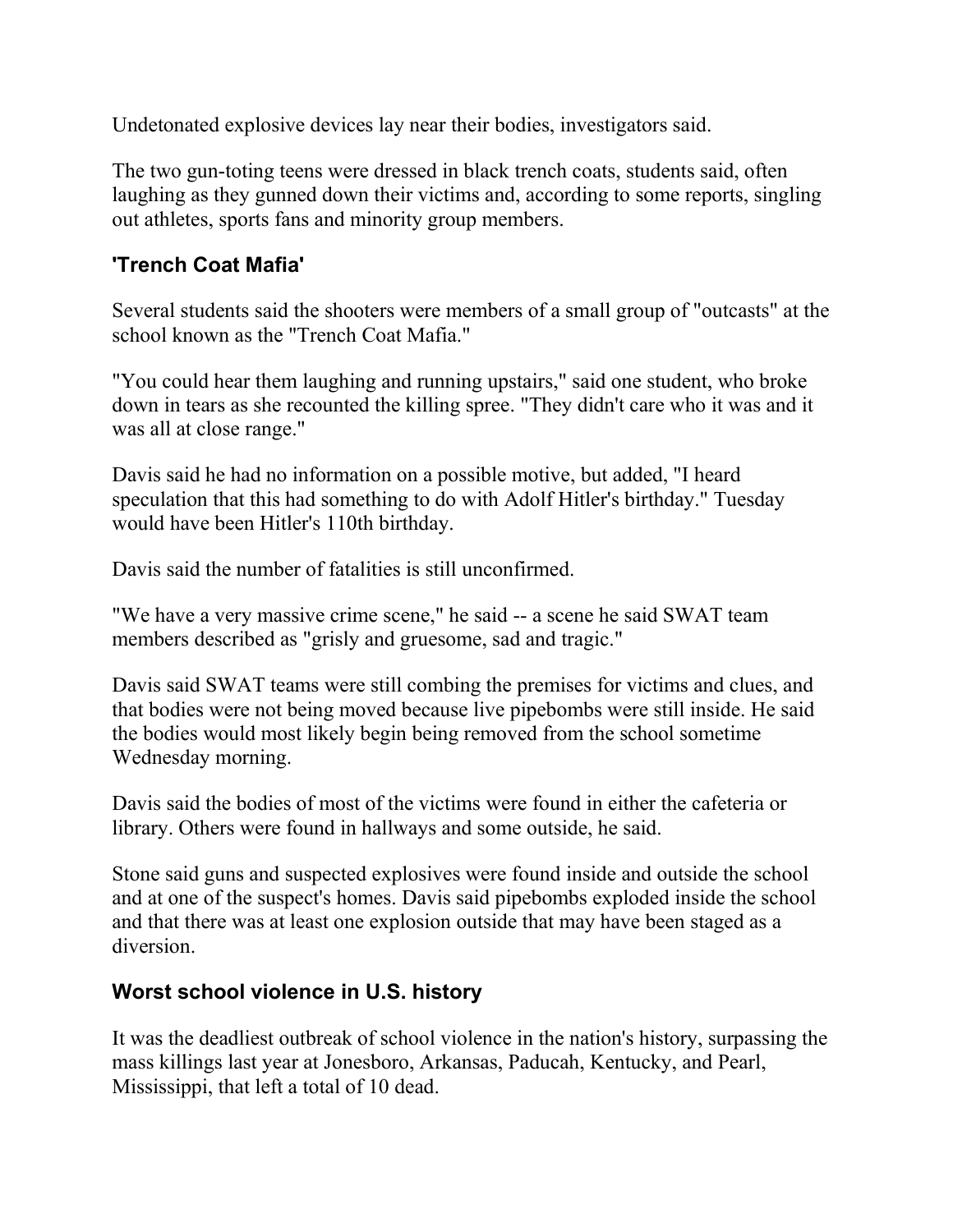President Bill Clinton said he and the first lady were "profoundly shocked and saddened" by the tragedy and he said a Justice Department crisis team had been dispatched to Colorado.

The middle-class community which places a premium on school athletics was stunned and grief-stricken by the shootings. Student survivors wept openly. Evening prayer vigils were held at local churches.

The shootings began around lunchtime in the school cafeteria, through school hallways, the library and possibly on the school roof where two students said one young man was tossing grenade-like explosives.

Survivors hid in closed classrooms, under desks and tables and in rooms the size of closets to escape gunfire and explosions they could hear amid shouting and screaming in chaotic school corridors.

The bodies of some of the victims, either shot or killed by shrapnel, were found curled up under desks, Davis said.

Stone said the two young men found dead in the school library were among three whose names police had as suspects.

A third youth was taken into custody during the standoff. Davis said investigators at this time do not believe he was involved in the shooting but was a close associate of the two dead suspects.

Parents of students rushed to the scene as heavily armed SWAT teams surrounded the school.

### **Third suspect detained**

One group of three young men dressed in dark clothing was detained for some time by police and later released. Another young man, apparently the so-called third suspect, was later seen being led away in handcuffs.

The school, located in a relatively affluent suburb of 35,000 immediately southwest of Denver, completed a \$13.4 million remodeling and expansion program in 1994 - including numerous athletic fields, sports facilities, computer and science labs and a state-of-the-art auditorium.